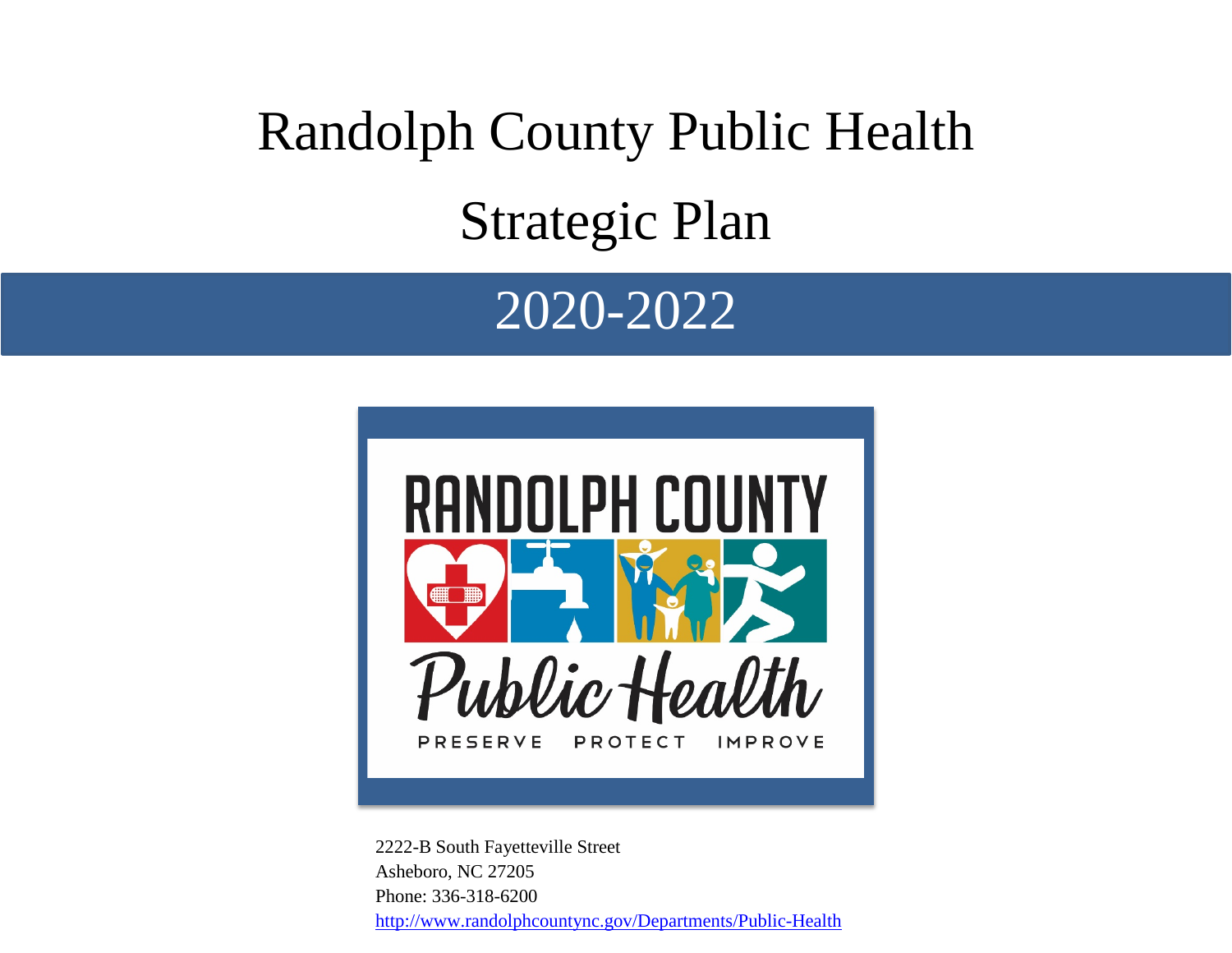## **Table of Contents**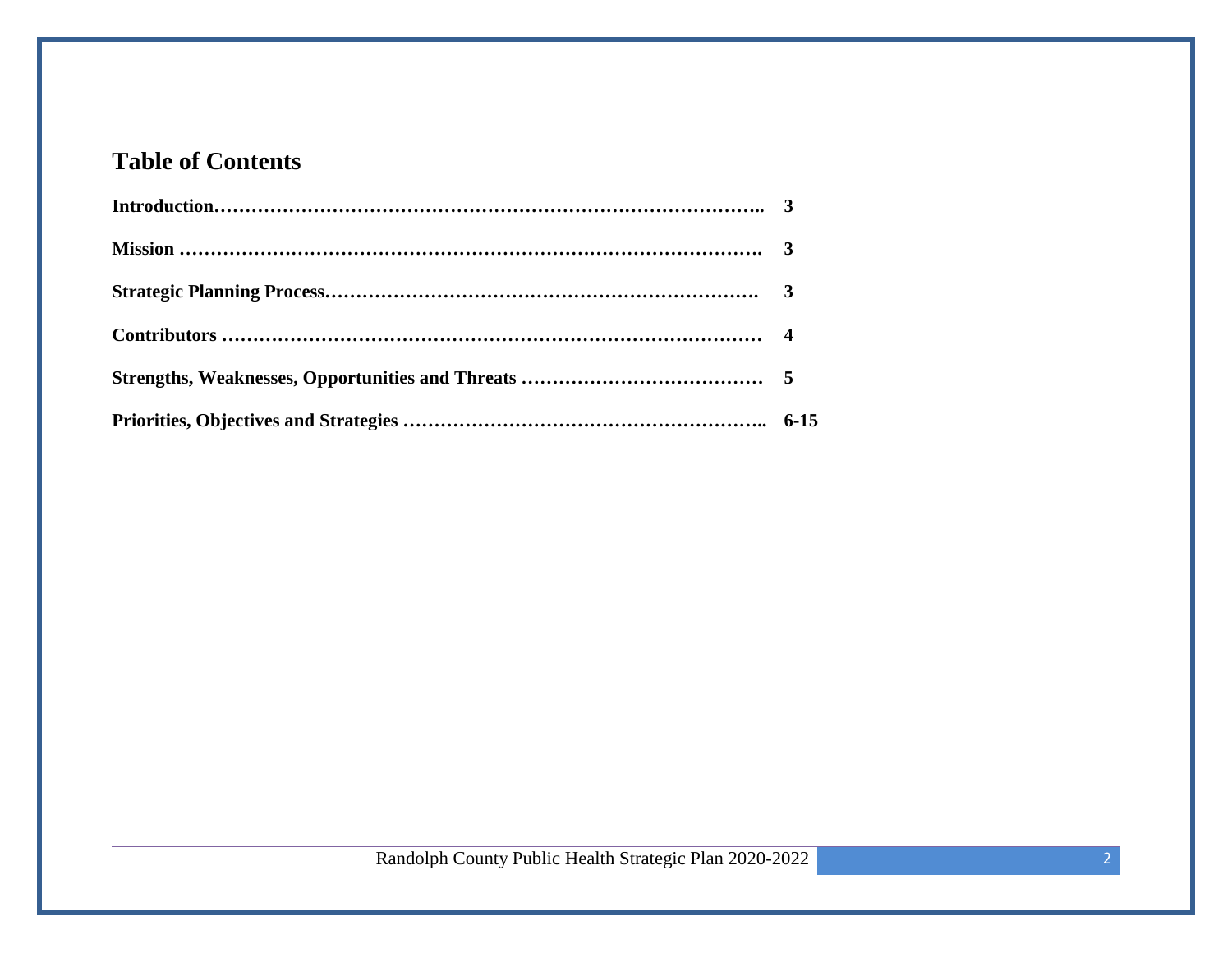#### **Introduction**

Randolph County Public Health's Strategic Plan describes the agency's operational framework and key priority areas for the years 2020-2022. Through a collaborative process involving public health staff and community partners, health priorities have been identified for the county. By thinking creatively and critically, we will be better able to address priorities determined by staff and community partners over the next two years. The Strategic Plan outlines the department's commitment to focus on these areas while still meeting the operational goals of the agency.

Randolph County Public Health serves as the lead in many of the goals outlined in this report. However, a successful outcome is only achieved through the collaboration of agencies, organizations and committees working together toward these common goals. The strategic plan focuses on the entire health department. It is not intended to be a stand-alone document. It purposefully aligns with other important assessment, planning, and evaluation work such as the community health assessment, community health improvement plan, and other operational work plans.

The strategic plan will be revised as projects are addressed and completed. A report will be compiled and presented to Randolph County Board of Health annually.

#### **Mission**

To preserve, protect and improve the health of the community through collection and dissemination of health information, education and service programs aimed at the prevention of disease, protection of the environment and improvement of the quality of life for our citizens.

#### **Strategic Planning Process**

Members of Randolph County Public Health's Management Team and partnering agencies, organizations and committee members met for a day in December 2019 to determine the needs of key partners and to establish strategic priorities for public health.

#### **Framework for Strategic Planning**

- SWOT strengths, weaknesses, opportunities and threats
- Identify/define gaps in services and programs
- Identify current programs/resources (prevent duplication of services)
- Identify missing partners/stakeholders
- Identify core areas for goal setting for strategic plan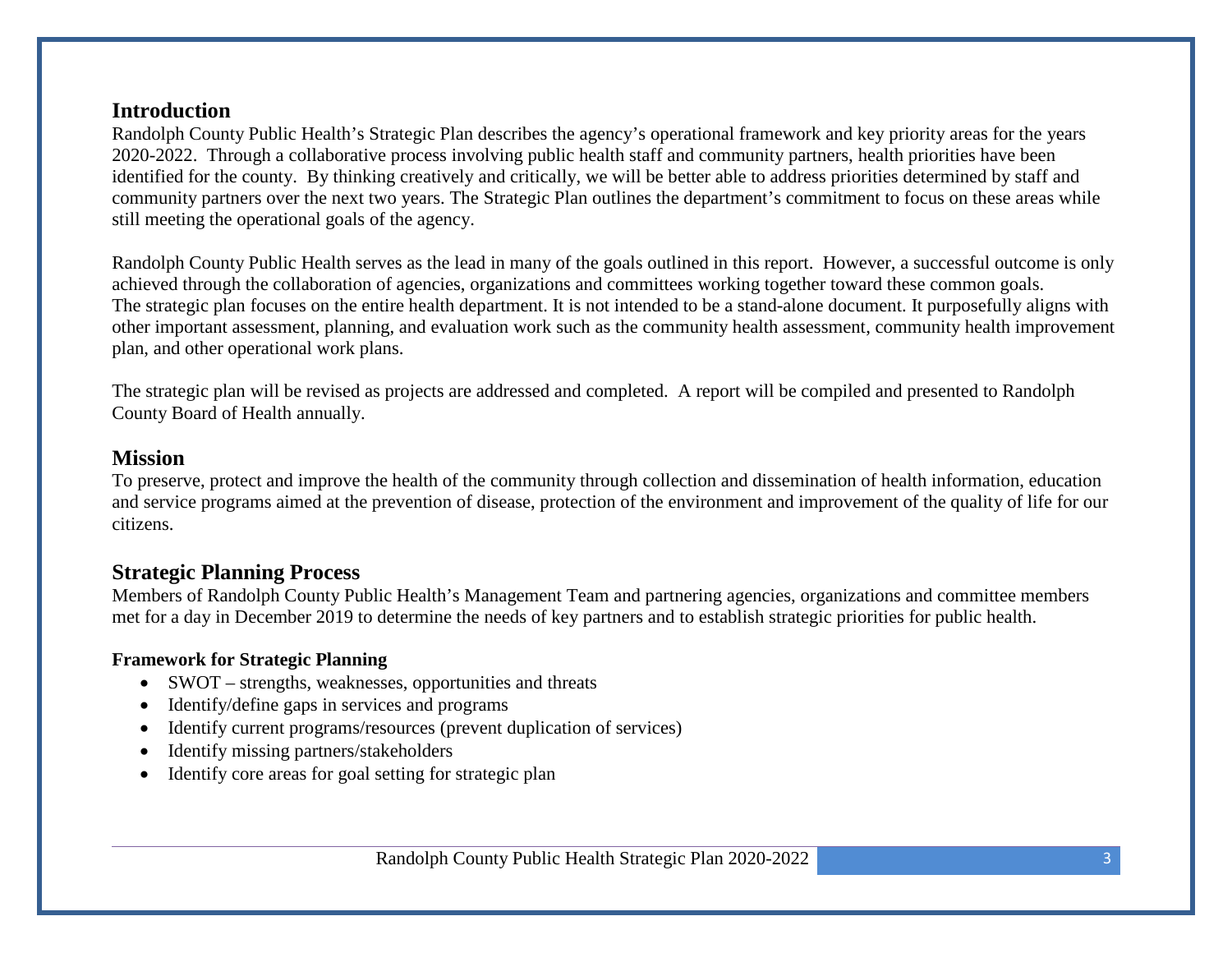#### **Strategic Planning Session**

- Overall goals for Randolph County Public Health
- Develop objectives and action items
- Next steps
- Evaluation

#### **Contributors**

#### **Health Department Staff**

Susan Hayes, Health Director Tara Aker, Assistant Health Director Kathi Auman-Einig, WIC/Nutrition Director Ernie Hall, Computer Support Technician Jaron Herring, Environmental Health Supervisor Brooke Hogan, Executive Assistant Darlene Hill, Finance Officer Rebecca Hinshaw, Nurse Manager Alison Johnson, Health Educator Wayne Jones, Environmental Health Supervisor Wendy Kennon, Health Education Supervisor Kendall Phillips, Health Educator Lynsay Saunders, Nurse Manager Misty Smith, Clerical Supervisor Cindy Trogdon, Childcare Nurse Consultant Wesley Vann, Animal Services Manager April Wilburn, Director of Nursing

**Board of Health** Marty Trotter

#### **External Support**

Alejandra Chavez, Public Health Education Intern Elworth Cheek, Mt. Nebo Holiness Church Tremonteo Crawford, Randolph Health Ashley Duggins, Prevo Drug Roxanne Elliot, First Health Jennifer Ferguson, School Nurse RCSS Amber Fernando, WIC Dietetic Intern Kathryn Gillispie, School Nurse RCSS Mark Hensley, Senior Adults Association Zeb Holden, Archdale City Manager Elbert Lassiter, Randolph Community College Mary Joan Pugh, Community Partner Amber Scarlett, WIC Dietetic Intern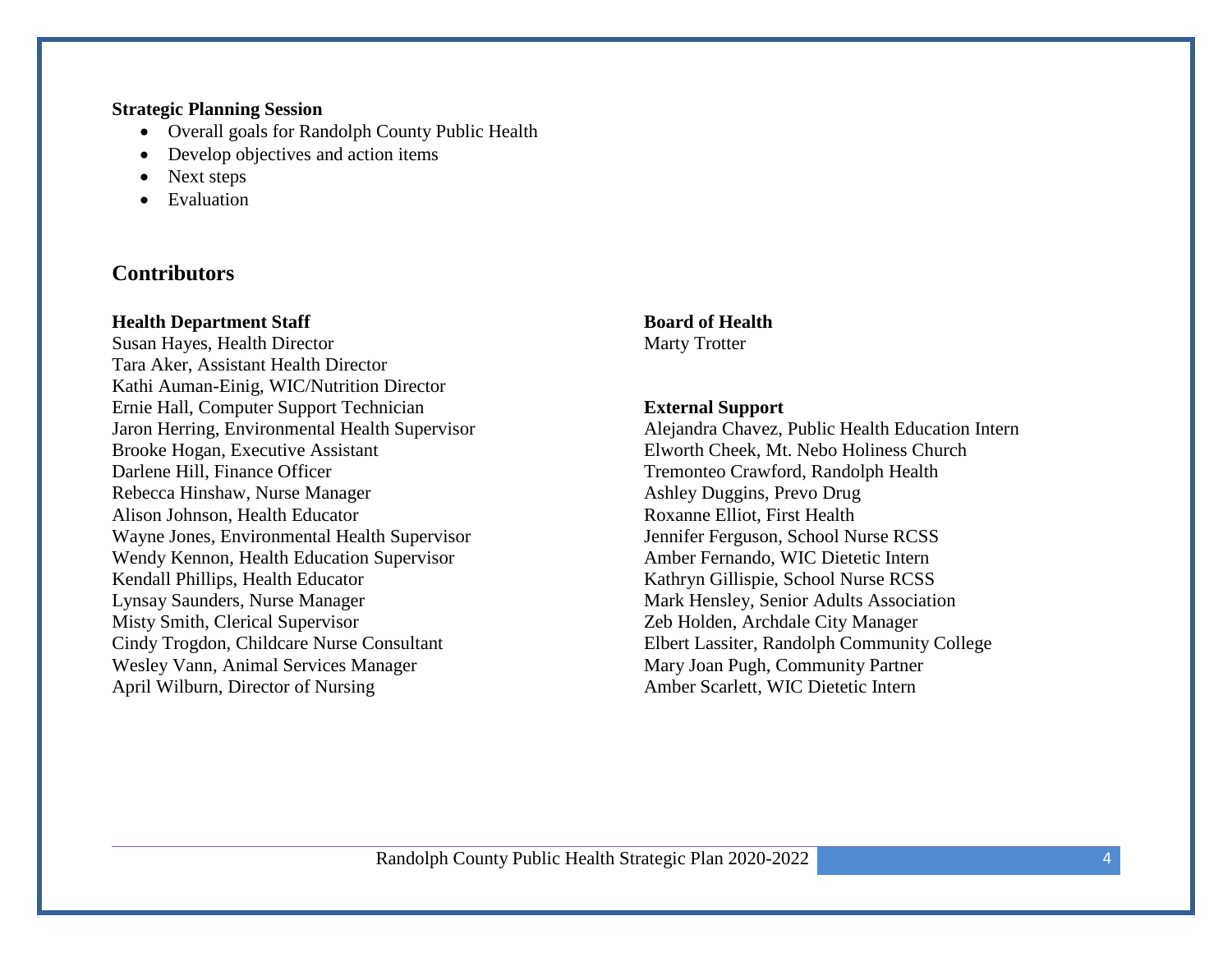**The SWOT analysis conducted by the Strategic Planning Advisory Committee identified the following strengths, weaknesses, opportunities, and threats Randolph County Public Health should consider when drafting the 2020-2022 Strategic Plan. Randolph County Public Health's Management Team reviewed the SWOT analysis results and selected focus areas based on staff capacity, funding, and current resources.**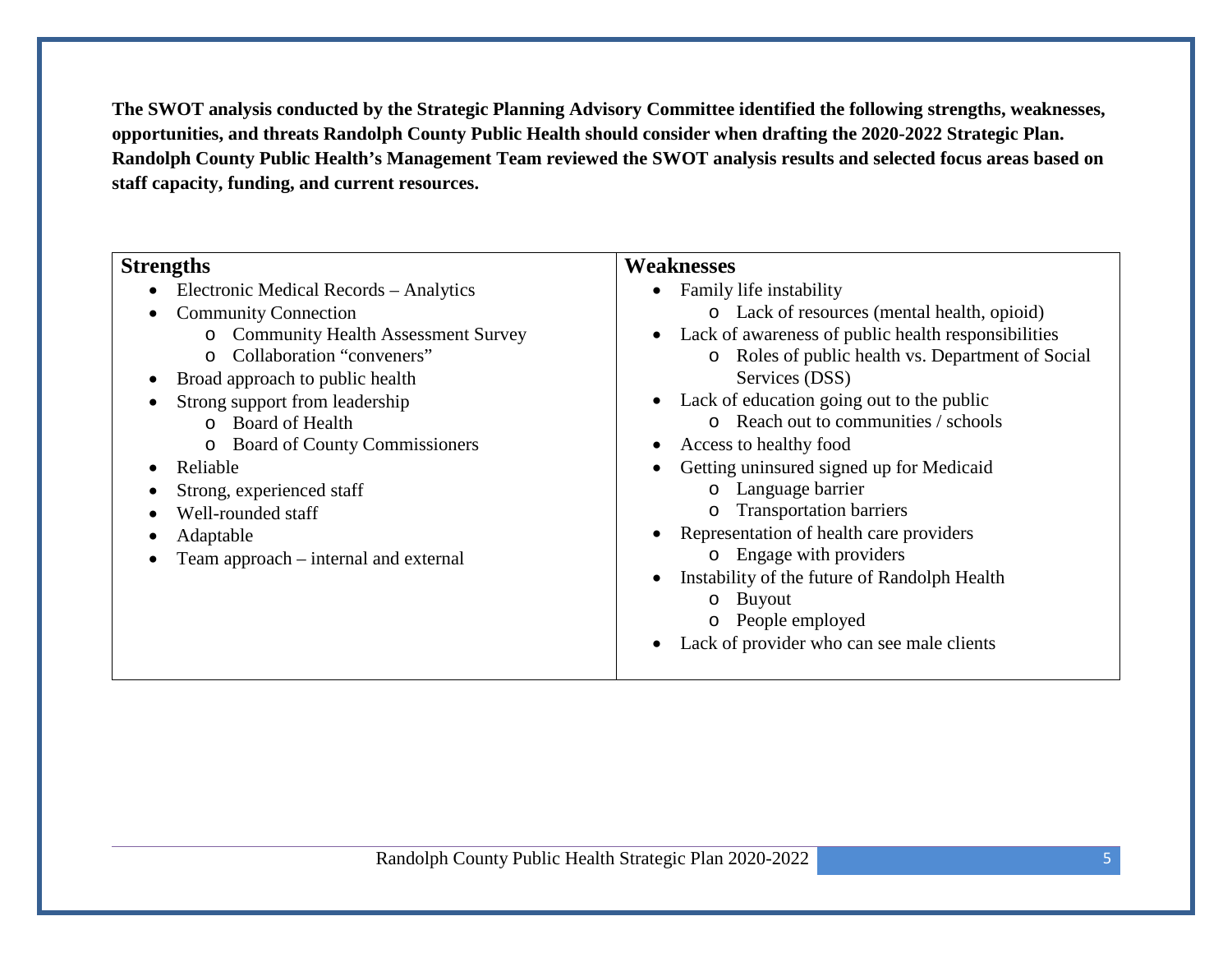#### **Opportunities**

- Corporate wellness messaging
- Social determinants of health
- Succession planning for public health
- Social media snap chat, twitter
- Appointments via text
- NCCare360
- Updating mission statement
- Creation of vision statement
- Better align partnerships
	- o Ensure services are not duplicated
	- o Ensure services are accessible
- New staff as a result of retirements
- Dental clinic expanding services to adults
- Grants local and regional
- Expand outreach (program cards, brochures, expansion of website)
- Continued presence in community and schools
- Health education workforce and workflow (# issues per educator)
- Integration of health outreach into clinical environments
- Animal services transition
- Technology-public health app and patient portal
- Telehealth access for patients

#### **Threats**

- More staff retiring
- Medicaid, state and county funds
- Healthy lifestyle / quality of life
	- o Obesity
	- o Nutrition
	- o Opioid crisis
	- o Economy
- Hospital services
- Access to mental health services
- Lack of public empathy
- Emerging communicable disease
- Lack of foresight of emerging public health issues from the public and funders
- Diminishing support resources faith-based communities due to lack of connectedness to the community; buy-in
- Perpetuation of stigma
- Lack of health equity focus, transportation, access to care, employment

#### **Priorities, Objectives and Strategies**

Randolph County Public Health identified the following five strategic priorities based on issues identified in the 2016 Randolph County Strategic Plan; 2017 Needs Assessment and Health Equity Data Analysis Randolph County report; input from the Strategic Planning Advisory Committee; and the community through the 2019 Community Health Needs Assessment.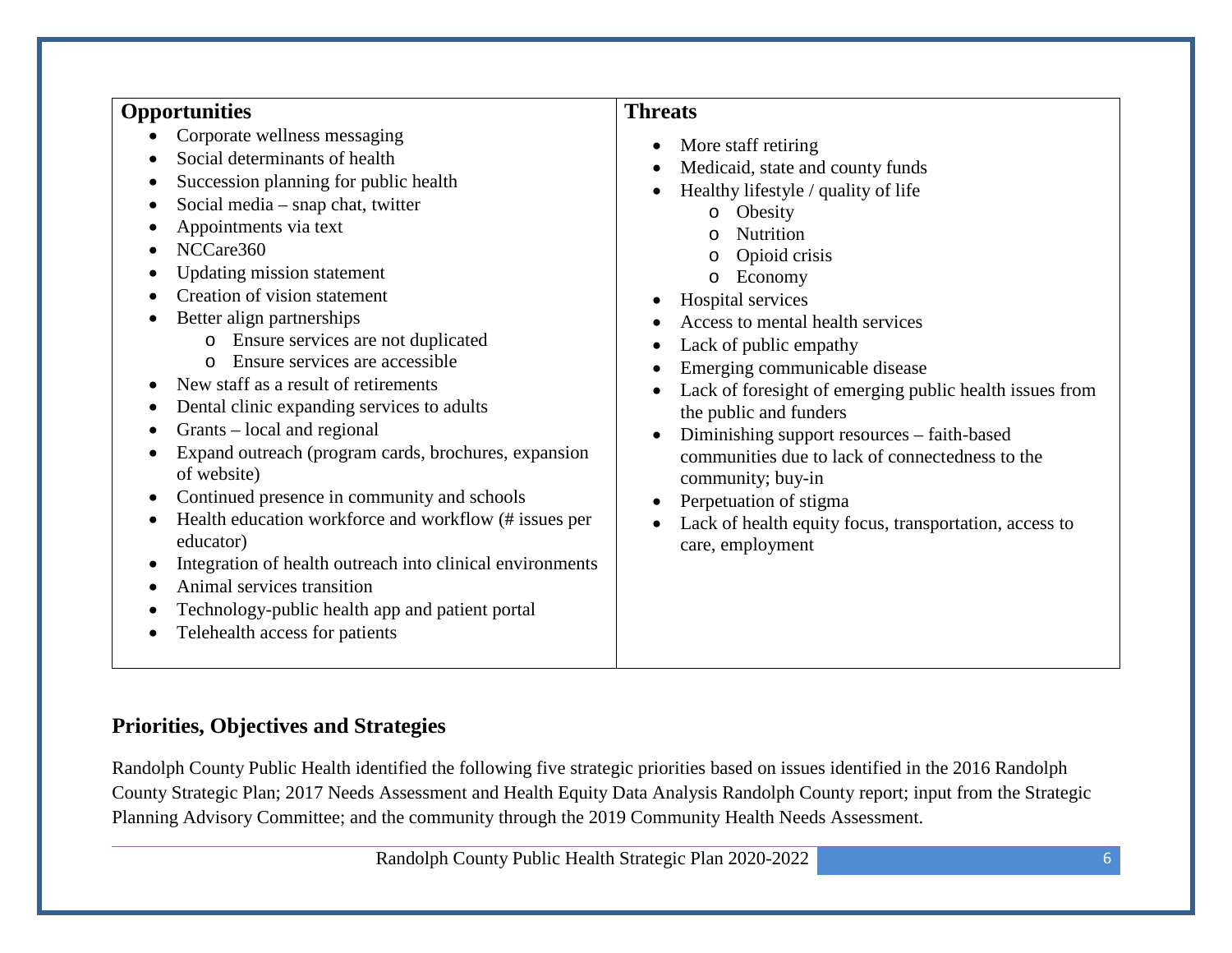- 1. Enhance access to medical, dental and mental health services in the community.
- 2. Promote wellness and lifestyle changes through outreach and education.
- 3. Enhance communication and marketing.
- 4. Integrate technology into clinic services, education and outreach, communication strategies and data analysis to ensure patient focused care.
- 5. Obtain funding through grants and public health department revenue to meet and/or exceed revenue budget targets.

This section outlines the strategies and objectives for each priority. The primary strategies that will support the objectives are listed below with the lead individual and key partners responsible for implementation.

| Objective 1: By December 2022, collaborate with community partners to remove barriers to health care services.                                |                                                            |                                                                |                             |                           |  |
|-----------------------------------------------------------------------------------------------------------------------------------------------|------------------------------------------------------------|----------------------------------------------------------------|-----------------------------|---------------------------|--|
| <b>Strategy</b>                                                                                                                               | <b>Outcome</b>                                             | <b>Responsible</b><br><b>Program/Position</b>                  | <b>Time</b><br><b>Frame</b> | <b>Progress / Outcome</b> |  |
| 1.1a Create organic, virtual<br>community resource guide<br>which includes criteria to<br>receive services and<br>documents required to apply | Improve access to<br>community<br>services or<br>resources | <b>Health Education</b><br><b>Assistant Health</b><br>Director | Year 3                      |                           |  |
| 1.1b Support development of<br>a LatinX coalition                                                                                             | Strengthen<br>connection to<br>LatinX<br>community         | <b>Health Education</b>                                        | Year 3                      |                           |  |

#### **Priority 1: Enhance access to medical, dental and mental health services in the community.**

Randolph County Public Health Strategic Plan 2020-2022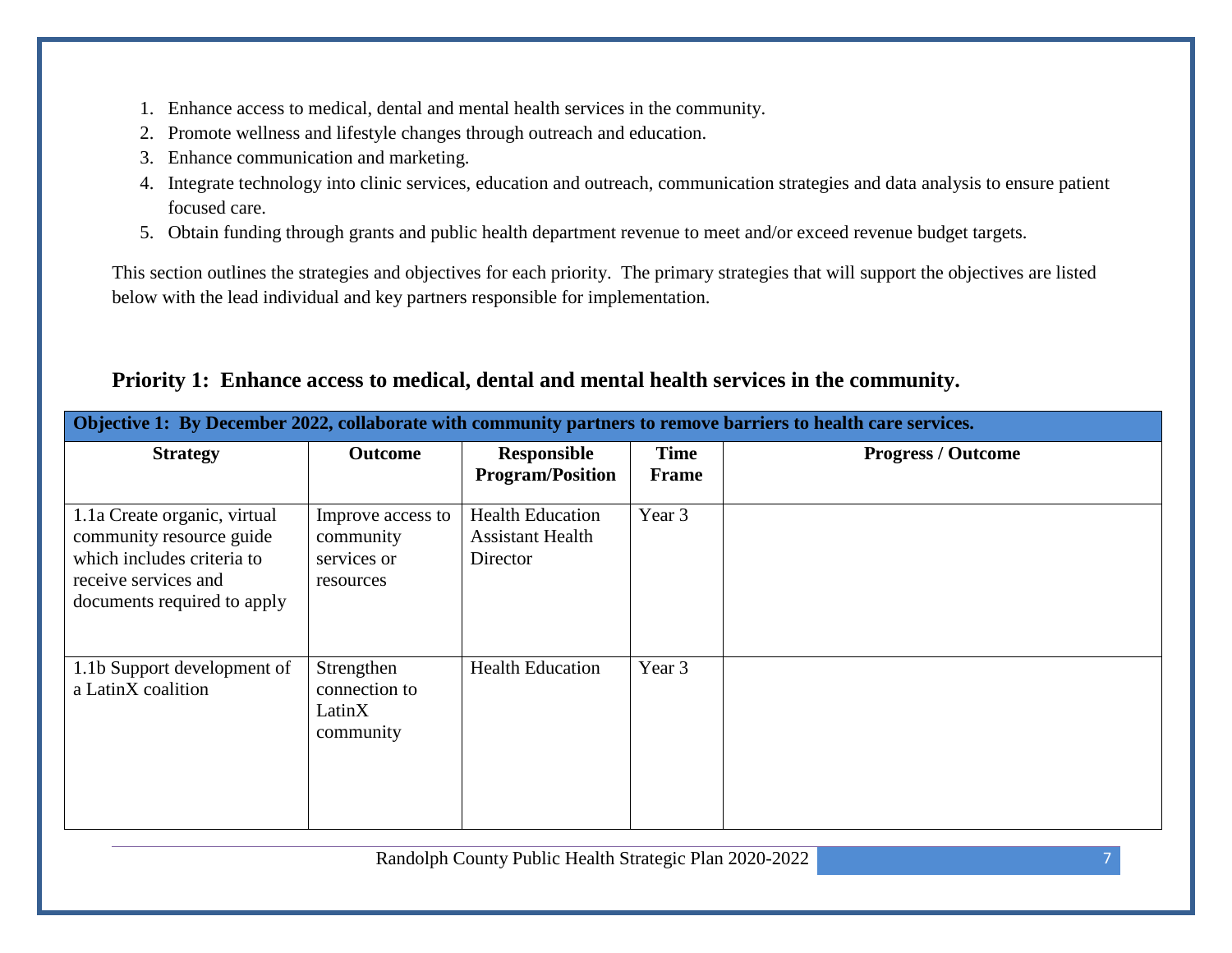| 1.1c Establish memorandum<br>of agreement with providers<br>in the community to accept<br>referrals from RCPH (i.e.<br>specialists, dental) | Increase access to<br>specialty care | <b>Health Director</b><br>Director of Nursing | Years 2-3 |  |
|---------------------------------------------------------------------------------------------------------------------------------------------|--------------------------------------|-----------------------------------------------|-----------|--|
| 1.1d Collaborate with DSS to<br>educate community on<br><b>Medicaid Transformation</b><br>plans enrollment                                  | Increase access to<br>care           | <b>Health Education</b><br><b>DSS</b>         | Years 2-3 |  |
| 1.1e Hire PA or FNP to see<br>male clients for sexually<br>transmitted infections                                                           | Increase number<br>of clients served | <b>Health Director</b><br>Director of Nursing | Years 1-2 |  |

| Objective 2: By December 2022, evaluate capacity for the department to provide comprehensive dental care for adults. |                                            |                                        |                      |                         |  |  |
|----------------------------------------------------------------------------------------------------------------------|--------------------------------------------|----------------------------------------|----------------------|-------------------------|--|--|
| <b>Strategy</b>                                                                                                      | <b>Outcome</b>                             | Responsible<br><b>Program/Position</b> | <b>Time</b><br>Frame | <b>Progress/Outcome</b> |  |  |
| 1.2a Assess need for<br>comprehensive dental care<br>for adults                                                      | Data to guide<br>comprehensive<br>services | Dental                                 | Year 3               |                         |  |  |
| 1.2b Assess costs of<br>providing comprehensive<br>dental care for adults                                            | Data to guide<br>comprehensive<br>services | Dental                                 | Year 3               |                         |  |  |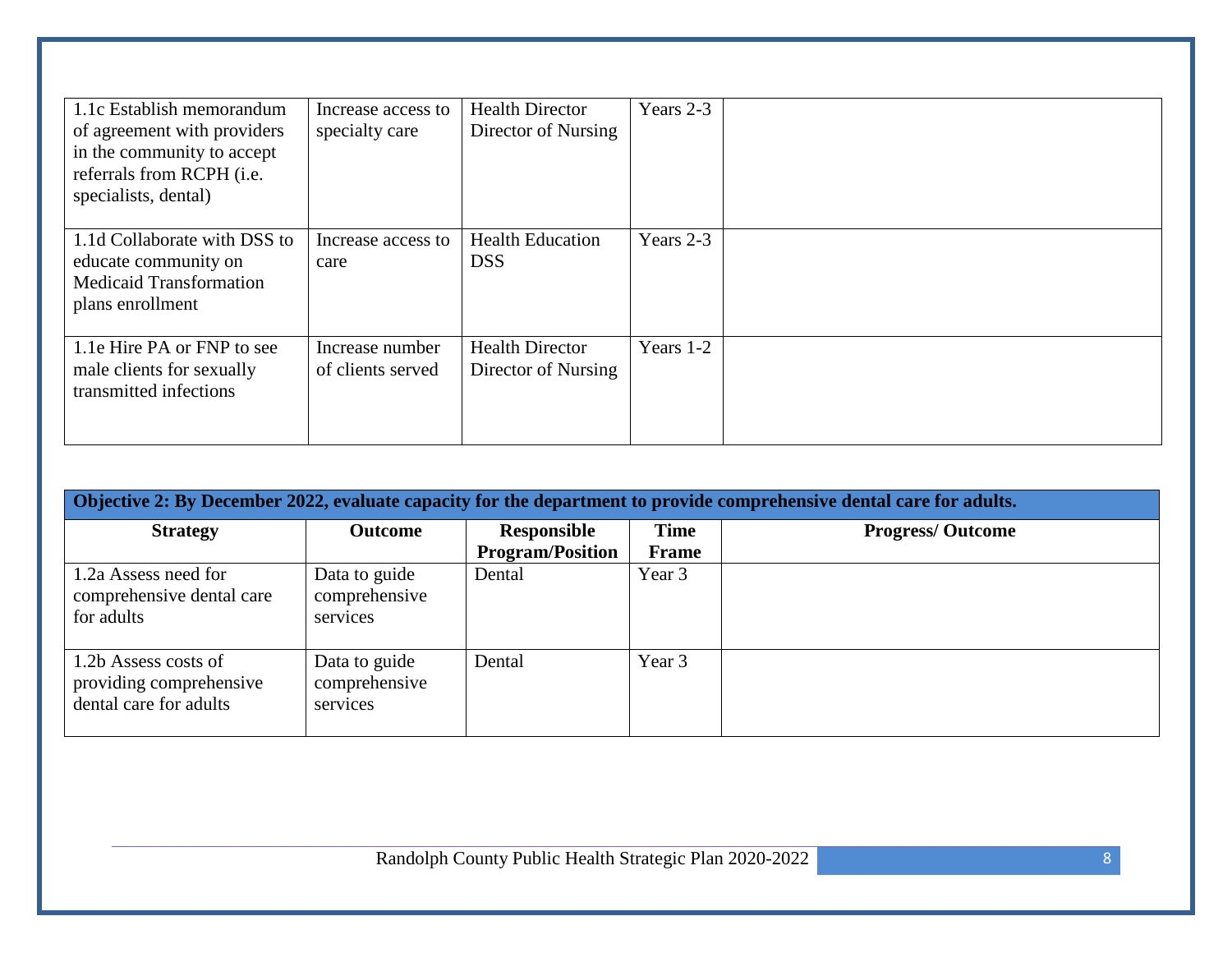**Objective 3: By December 2022, enhance integration of clinical services to increase access to services for medical, dental, mental health and social determinants of health.**

| <b>Strategy</b>                                                                                                                  | <b>Outcome</b>                                                | <b>Responsible</b><br><b>Program/Position</b>                     | Time<br><b>Frame</b> | <b>Progress/Outcome</b> |
|----------------------------------------------------------------------------------------------------------------------------------|---------------------------------------------------------------|-------------------------------------------------------------------|----------------------|-------------------------|
| 1.3a Identify an existing<br>Randolph County group for<br>local primary care providers<br>for collaboration                      | Systems wide<br>approach                                      | <b>Health Director</b><br>Director of Nursing                     | Years 2-3            |                         |
| 1.3b Train RCPH staff and<br>make training available to<br>local providers on social<br>determinants of health<br>screening tool | Clients linked to<br>needed services                          | Director of Nursing<br>NCCARE360<br>Navigator                     | Years 2-3            |                         |
| 1.3c Reinitiate NCCARE360                                                                                                        | Increased access to<br>community<br>services and<br>resources | <b>Health Department</b><br><b>Staff</b><br>Community<br>Partners | Years 2-3            |                         |
| 1.3d Support NCCARE360<br>enrollment of three<br>community partners                                                              | Access to<br>statewide system                                 | <b>Health Director</b><br>NCCARE360<br>Navigator                  | Years 2-3            |                         |

#### **Priority 2: Promote wellness and lifestyle changes through education and outreach.**

| <b>Objective 1: By December 2022, re-establish Healthy Randolph wellness subcommittee.</b> |                                                        |                         |              |                         |  |  |  |  |
|--------------------------------------------------------------------------------------------|--------------------------------------------------------|-------------------------|--------------|-------------------------|--|--|--|--|
| <b>Strategy</b>                                                                            | <b>Outcome</b>                                         | Responsible             | <b>Time</b>  | <b>Progress/Outcome</b> |  |  |  |  |
|                                                                                            |                                                        | <b>Program/Position</b> | <b>Frame</b> |                         |  |  |  |  |
| 2.1a Reach out to                                                                          | Expand                                                 | <b>Health Education</b> | Years $2-3$  |                         |  |  |  |  |
| community partners                                                                         | committee                                              |                         |              |                         |  |  |  |  |
|                                                                                            |                                                        |                         |              |                         |  |  |  |  |
|                                                                                            | Randolph County Public Health Strategic Plan 2020-2022 |                         |              |                         |  |  |  |  |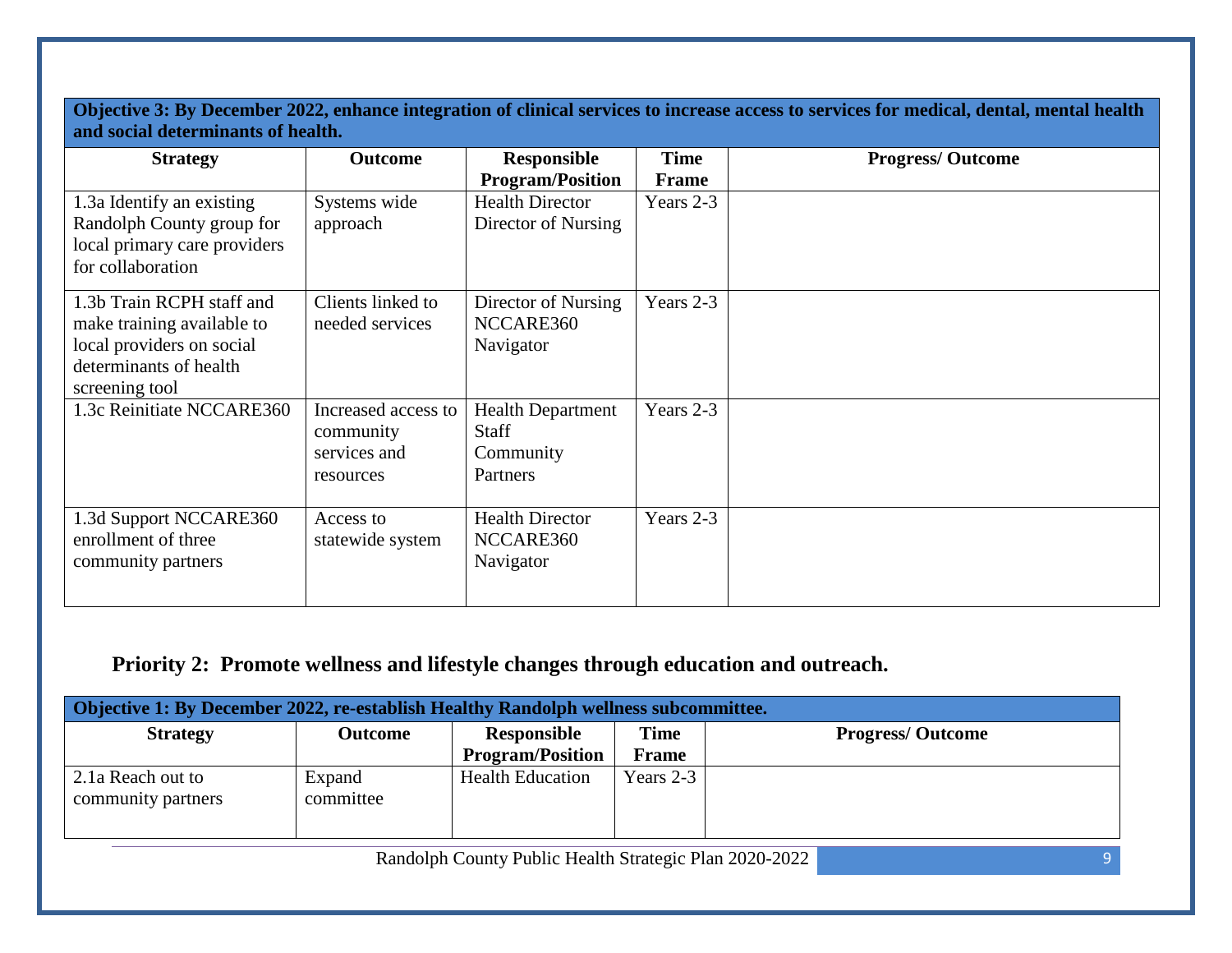| 2.1b Establish meeting<br>calendar (in-person or<br>virtual) | Commit to<br>meeting schedule         | <b>Health Education</b> | Years 2-3 |  |
|--------------------------------------------------------------|---------------------------------------|-------------------------|-----------|--|
| 2.1c Identify two health<br>issues to begin work on          | Action plans for<br>two health issues | <b>Health Education</b> | Years 2-3 |  |

| Objective 2: By December 2022, implement evidence-based programs in the community related to chronic diseases. |                                        |                                               |                      |                         |  |  |
|----------------------------------------------------------------------------------------------------------------|----------------------------------------|-----------------------------------------------|----------------------|-------------------------|--|--|
| <b>Strategy</b>                                                                                                | <b>Outcome</b>                         | <b>Responsible</b><br><b>Program/Position</b> | <b>Time</b><br>Frame | <b>Progress/Outcome</b> |  |  |
| 2.2a Establish a Diabetes<br>Self-Management Education<br>collaborative                                        | Standardized<br>diabetes education     | <b>Health Education</b>                       | Years 2-3            |                         |  |  |
| 2.2b DSME collaborative<br>drafts action plan to provide<br>evidence-based diabetes<br>education               | Action plan for<br><b>DSME</b> program | <b>Health Education</b>                       | Years 2-3            |                         |  |  |
| 2.2c Identify two satellite<br>locations to host DSME<br>programs                                              | Expand access to<br><b>DSME</b>        | <b>Health Education</b>                       | Year 3               |                         |  |  |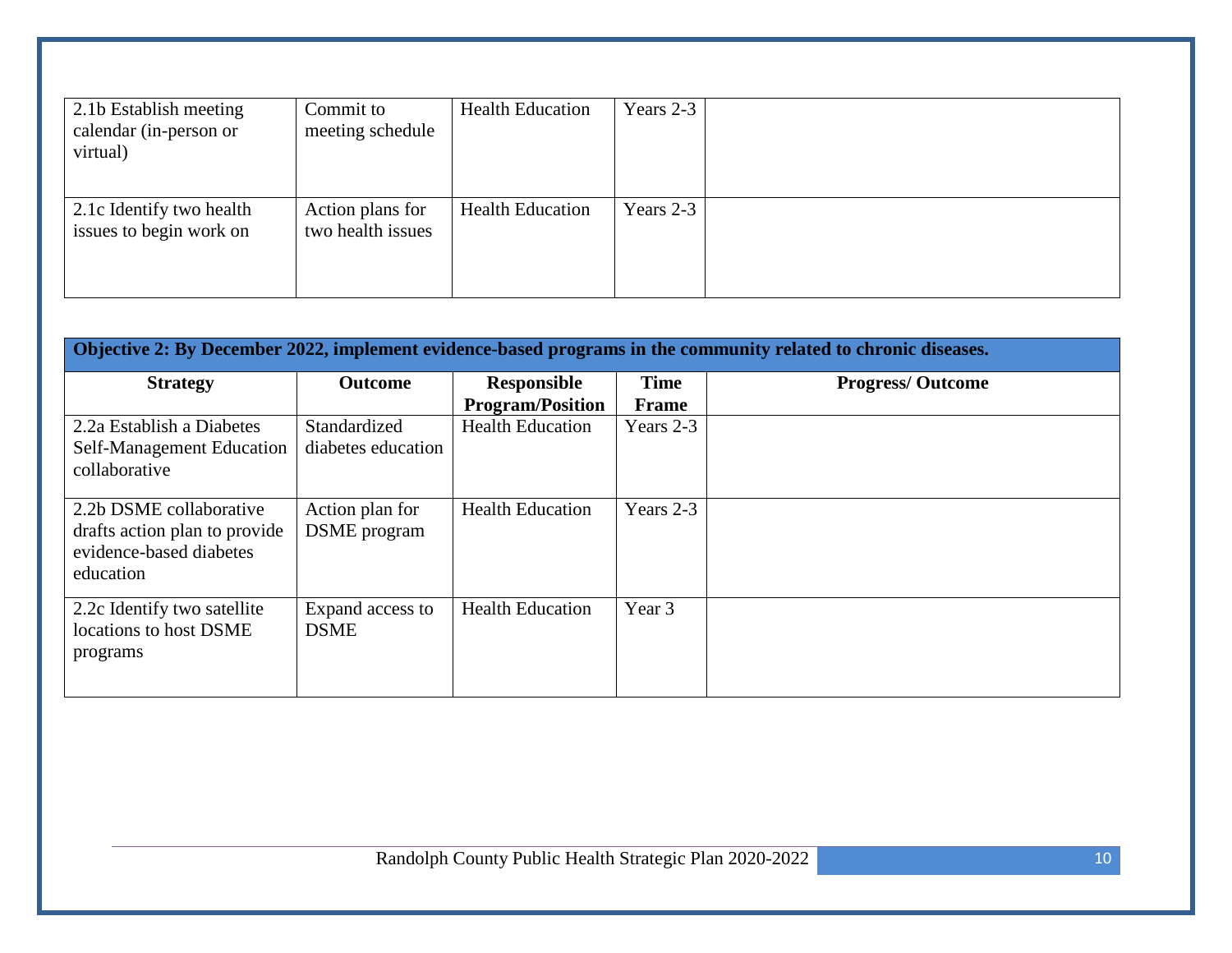|                                                                | Objective 3: By December 2022, re-establish Healthy Randolph mental health subcommittee. |                                               |                      |                         |  |  |  |
|----------------------------------------------------------------|------------------------------------------------------------------------------------------|-----------------------------------------------|----------------------|-------------------------|--|--|--|
| <b>Strategy</b>                                                | <b>Outcome</b>                                                                           | <b>Responsible</b><br><b>Program/Position</b> | <b>Time</b><br>Frame | <b>Progress/Outcome</b> |  |  |  |
| 2.3a Reach out to<br>community partners                        | Expand<br>committee                                                                      | <b>Health Education</b>                       | Years 2-3            |                         |  |  |  |
| 2.3b Establish a meeting<br>calendar (in-person or<br>virtual) | Commit to<br>meeting schedule                                                            | <b>Health Education</b>                       | Years 2-3            |                         |  |  |  |
| 2.3c Develop a community<br>resilience action plan             | Action plan                                                                              | <b>Health Education</b>                       | Year 3               |                         |  |  |  |

| Objective 4: By December 2022, re-establish Randolph County Opioid Collaborative/substance use task force. |                  |                         |              |                         |  |  |
|------------------------------------------------------------------------------------------------------------|------------------|-------------------------|--------------|-------------------------|--|--|
| <b>Strategy</b>                                                                                            | <b>Outcome</b>   | Responsible             | <b>Time</b>  | <b>Progress/Outcome</b> |  |  |
|                                                                                                            |                  | <b>Program/Position</b> | <b>Frame</b> |                         |  |  |
| 2.4a Reach out to                                                                                          | Expand           | <b>Health Education</b> | Years 2      |                         |  |  |
| community partners                                                                                         | committee        | <b>Assistant Health</b> |              |                         |  |  |
|                                                                                                            |                  | Director                |              |                         |  |  |
| 2.4b Establish a meeting                                                                                   | Commit to        | <b>Health Education</b> | Years 2      |                         |  |  |
| calendar (in-person or                                                                                     | meeting schedule | <b>Assistant Health</b> |              |                         |  |  |
| virtual)                                                                                                   |                  | Director                |              |                         |  |  |
|                                                                                                            |                  |                         |              |                         |  |  |
| 2.4c Encourage local                                                                                       | Increase in      | <b>Assistant Health</b> | Years 2-3    |                         |  |  |
| primary care providers to                                                                                  | screening for    | Director                |              |                         |  |  |
| participate in evidence-                                                                                   | substance use    |                         |              |                         |  |  |
|                                                                                                            | disorders        |                         |              |                         |  |  |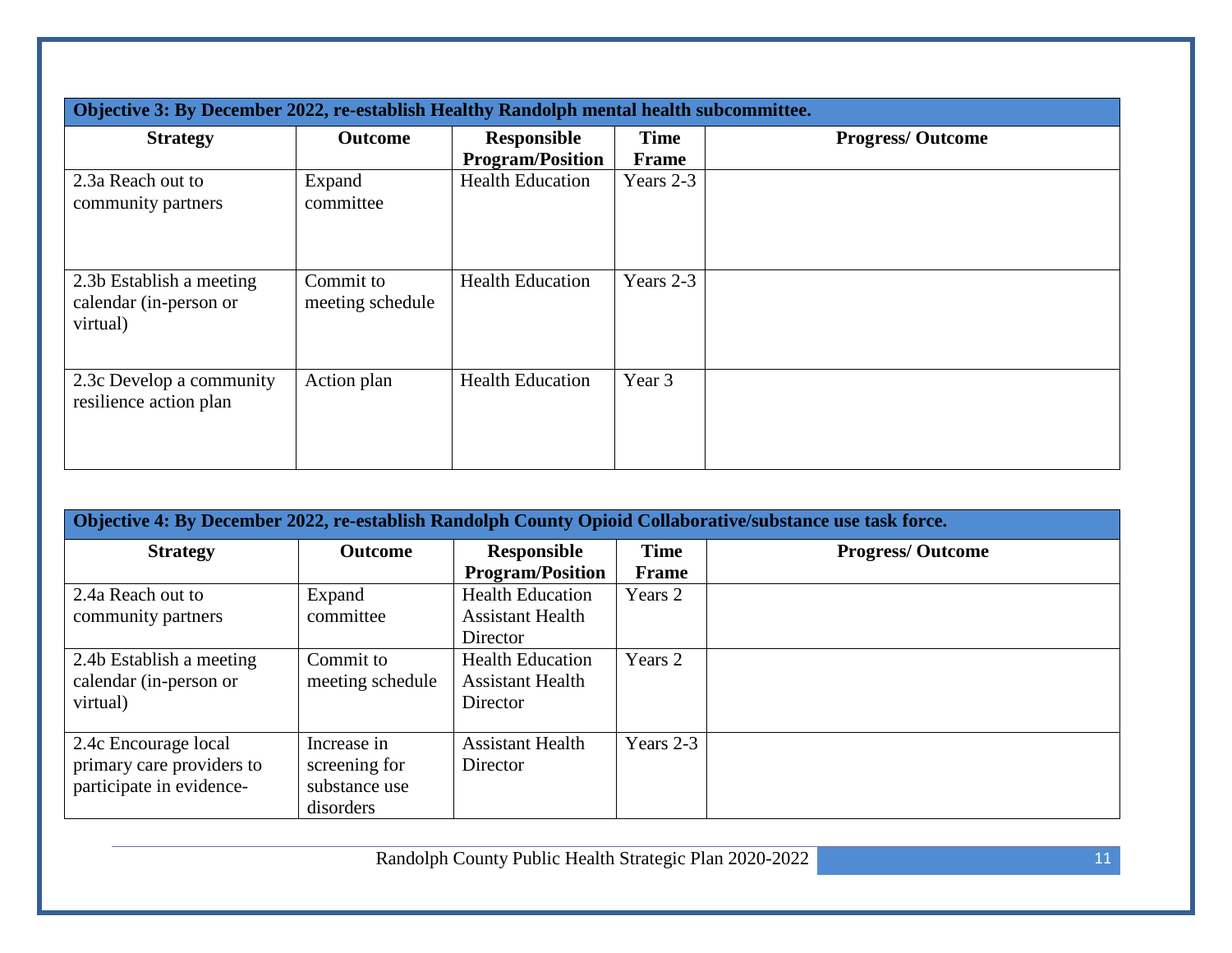| based training related to<br>substance use disorders                                           | Increase in<br>referrals for care |                         |        |  |
|------------------------------------------------------------------------------------------------|-----------------------------------|-------------------------|--------|--|
| 2.4d Evaluate the<br>comprehensive action plan<br>to address opioid/substance<br>use disorders | Action plan                       | <b>Health Education</b> | Year 3 |  |

## **Priority 3: Enhance communication and marketing**

| Objective 1: By December 2022, expand public health branding. |                                                                        |                                        |                      |                         |  |
|---------------------------------------------------------------|------------------------------------------------------------------------|----------------------------------------|----------------------|-------------------------|--|
| <b>Strategy</b>                                               | <b>Outcome</b>                                                         | Responsible<br><b>Program/Position</b> | <b>Time</b><br>Frame | <b>Progress/Outcome</b> |  |
| 3.1a Develop tagline to pair<br>with RCPH branding            | Incorporate tagline<br>in all<br>communications,<br>publications, etc. | Health<br>Department Staff             | Years 2-3            |                         |  |
| 3.1b Implement tagline                                        | Increase<br>awareness of<br><b>RCPH</b>                                | Health<br>Department Staff             | Year 3               |                         |  |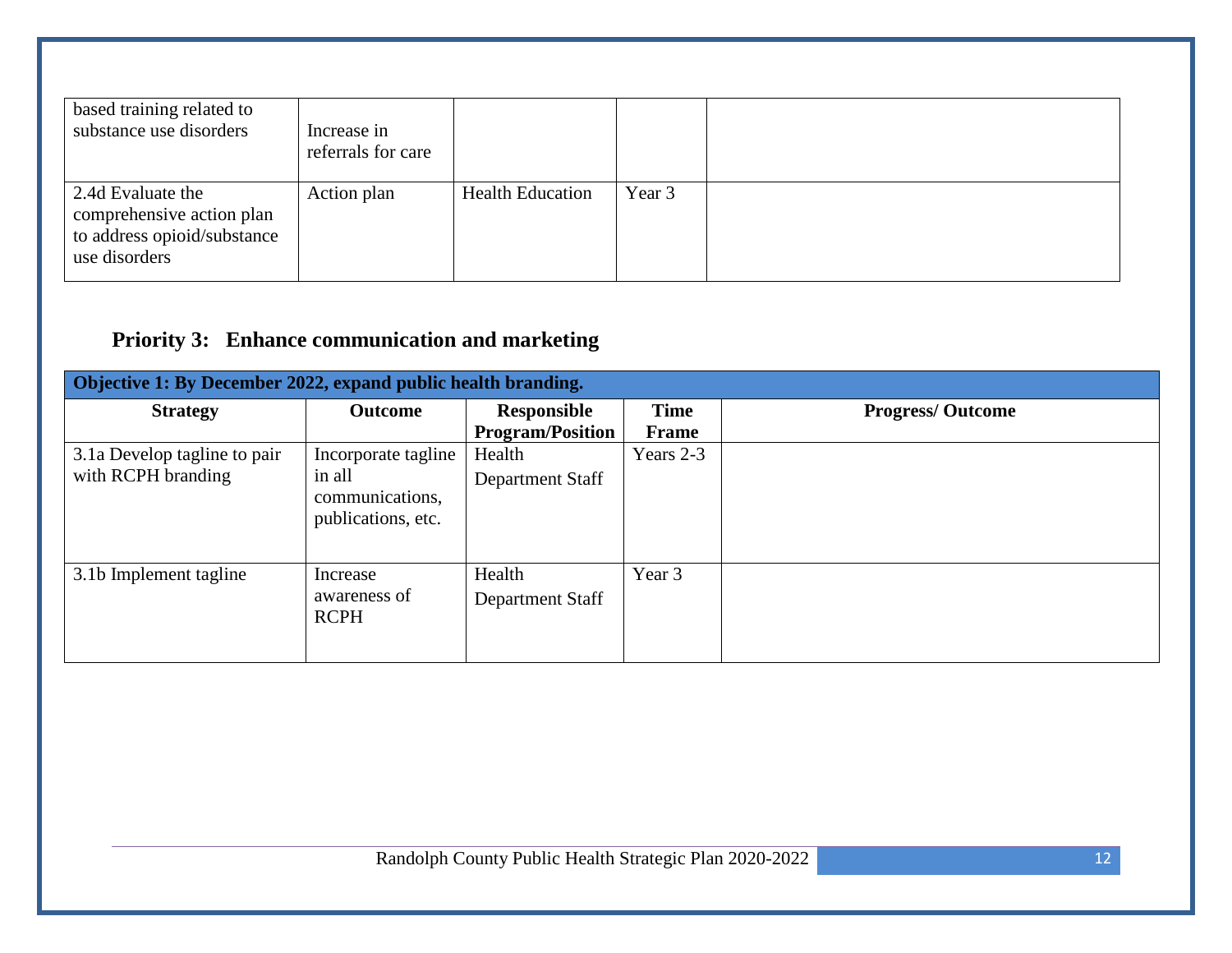| Objective 2: By December 2022, increase awareness of RCPH services (family planning, dental). |                                                |                                                |                             |                                                                   |  |
|-----------------------------------------------------------------------------------------------|------------------------------------------------|------------------------------------------------|-----------------------------|-------------------------------------------------------------------|--|
| <b>Strategy</b>                                                                               | <b>Outcome</b>                                 | <b>Responsible</b><br><b>Program/Position</b>  | <b>Time</b><br><b>Frame</b> | <b>Progress/Outcome</b>                                           |  |
| 3.2a Develop awareness<br>campaign regarding RCPH<br>family planning services                 | Increased<br>awareness of<br>family planning   | <b>Health Education</b><br>Clinic              | Year 2                      |                                                                   |  |
|                                                                                               | services                                       | RC Media<br>Communication<br>Specialist        |                             |                                                                   |  |
| 3.2b Launch campaign<br>regarding family planning<br>services                                 | Increased<br>utilization of<br>family planning | <b>Health Education</b><br>Clinic              | Year 3                      | Measure: "How did you hear about us?" included in<br>registration |  |
|                                                                                               | services                                       | <b>RC</b> Media<br>Communication<br>Specialist |                             |                                                                   |  |
| 3.2c Develop awareness<br>campaign regarding RCPH<br>dental services                          | Increased<br>awareness of<br>dental services   | <b>Health Education</b><br>Dental              | Year 2                      |                                                                   |  |
|                                                                                               |                                                | <b>RC</b> Media<br>Communication<br>Specialist |                             |                                                                   |  |
| 3.2d Launch campaign<br>regarding dental services                                             | Increased<br>utilization of<br>dental services | <b>Health Education</b><br>Dental              | Year 3                      | Measure: "How did you hear about us?" included in<br>registration |  |
|                                                                                               |                                                | <b>RC</b> Media<br>Communication<br>Specialist |                             |                                                                   |  |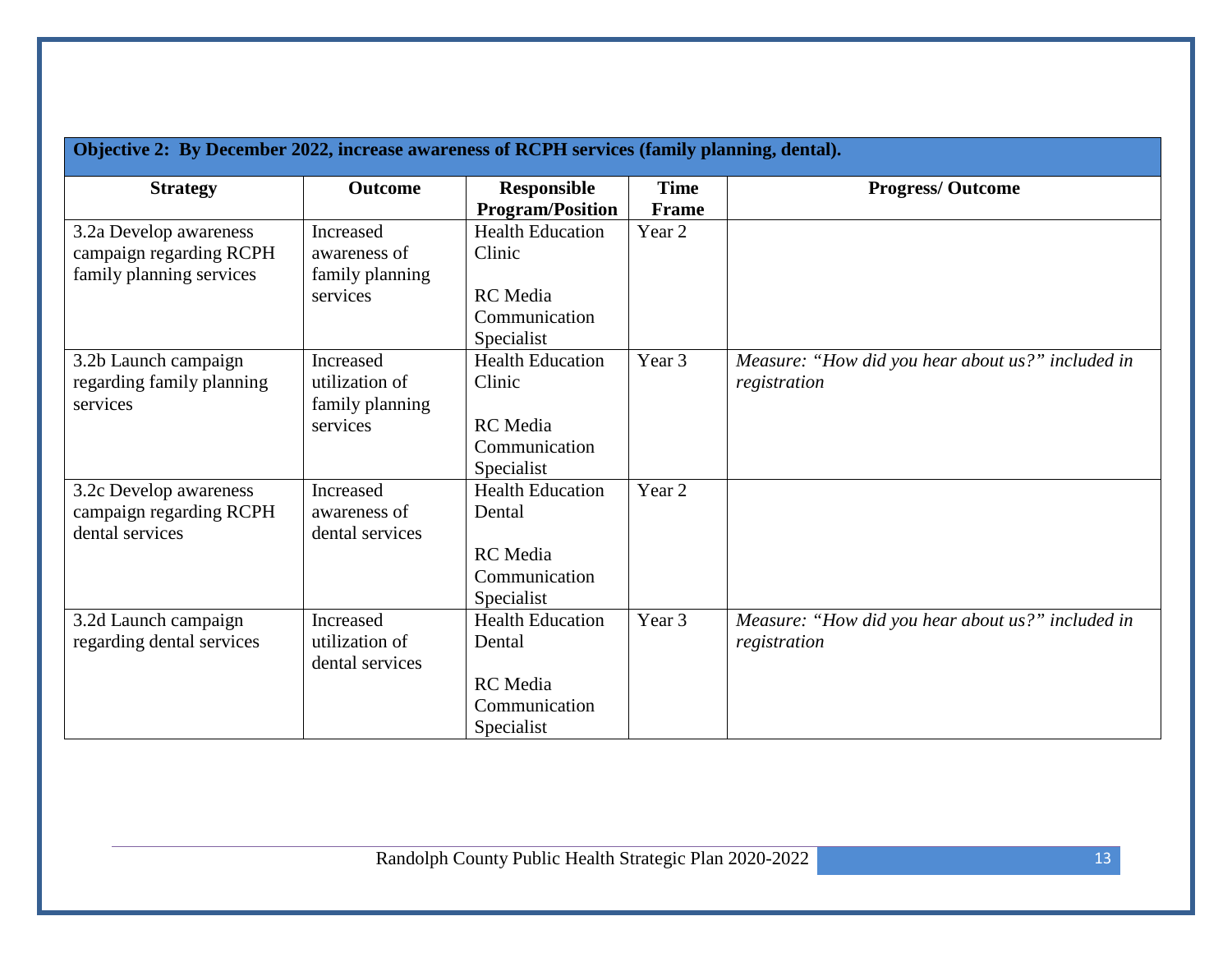**Priority 4: Integrate technology into clinic services, education and outreach, communication strategies and data analysis to ensure patient focused care.** 

| Objective 1: By December 2022, increase utilization of telehealth in public health services.                        |                                                        |                                                                                          |                           |                         |  |  |
|---------------------------------------------------------------------------------------------------------------------|--------------------------------------------------------|------------------------------------------------------------------------------------------|---------------------------|-------------------------|--|--|
| <b>Strategy</b>                                                                                                     | <b>Outcome</b>                                         | <b>Responsible</b>                                                                       | <b>Time</b>               | <b>Progress/Outcome</b> |  |  |
| 4.1a Develop workflow to<br>utilize telehealth in clinic                                                            | Increase $#$ of<br>service provided<br>by telehealth   | <b>Program/Position</b><br>Director of Nursing<br><b>Nursing Supervisor</b><br>Providers | <b>Frame</b><br>Years 2-3 |                         |  |  |
| 4.1b Ensure equitable access<br>to telehealth services to<br>Spanish speaking clients<br>(translator/language line) | Increase access to<br>care to high-risk<br>populations | Interpreters                                                                             | Years 2-3                 |                         |  |  |
| 4.1c Promotion of telehealth<br>services                                                                            | Increase utilization<br>of telehealth<br>services      | <b>Health Education</b><br>Clinic                                                        | Years 2-3                 |                         |  |  |

| Objective 2: By December 2022, reduce missed appointments by utilizing text reminders for clients. |                  |                         |              |                         |
|----------------------------------------------------------------------------------------------------|------------------|-------------------------|--------------|-------------------------|
| <b>Strategy</b>                                                                                    | <b>Outcome</b>   | Responsible             | <b>Time</b>  | <b>Progress/Outcome</b> |
|                                                                                                    |                  | <b>Program/Position</b> | <b>Frame</b> |                         |
| 4.2a Assess feasibility of text                                                                    | Determine use of | Director of Nursing     | Year $2-3$   |                         |
| reminders using CureMD                                                                             | text for         |                         |              |                         |
| software                                                                                           | appointment      |                         |              |                         |
|                                                                                                    | reminders        |                         |              |                         |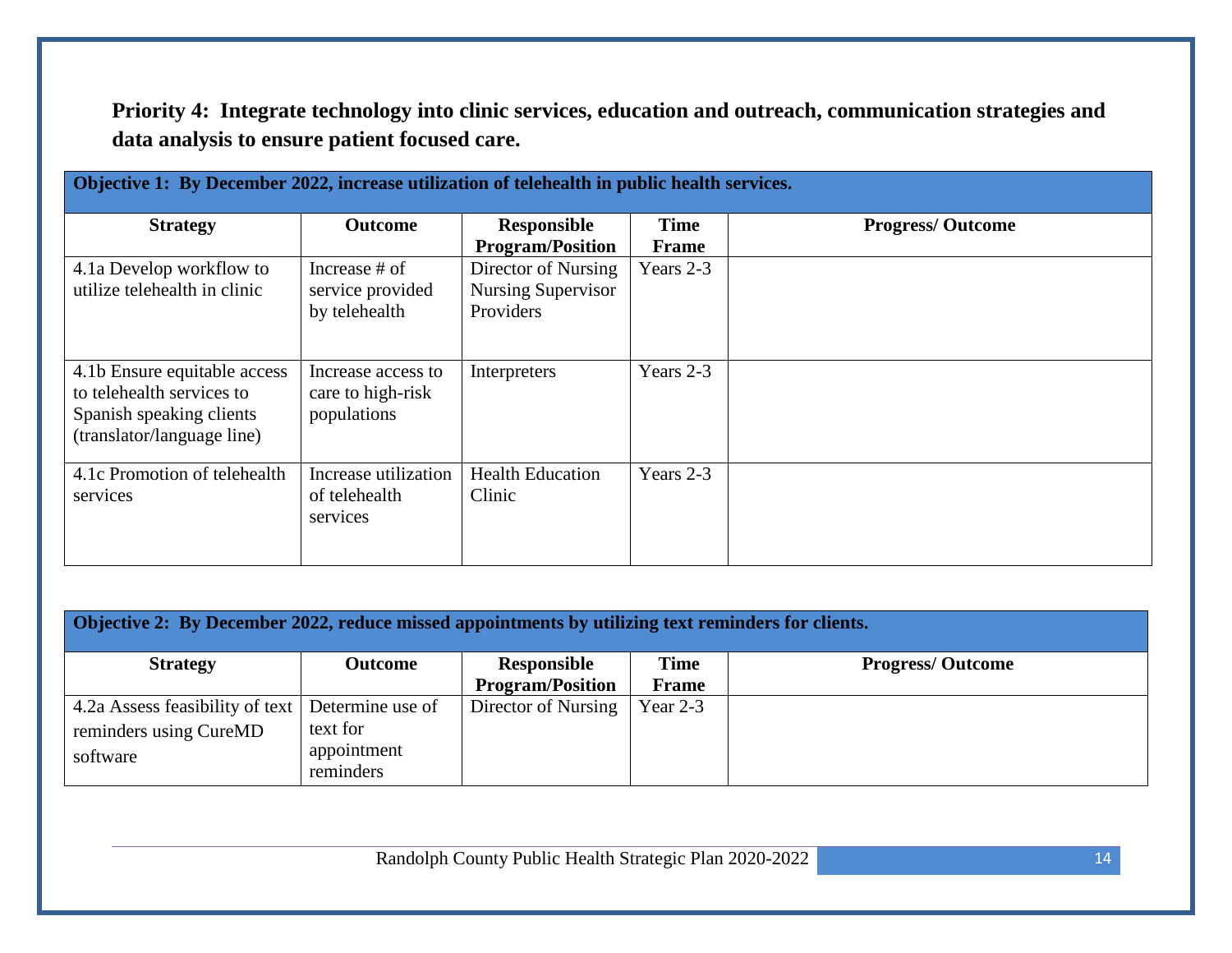| 4.2b Implement text        | Reduce missed | Director of Nursing | Year $2-3$ |  |
|----------------------------|---------------|---------------------|------------|--|
| reminders for appointments | appointments  | Nursing Supervisor  |            |  |
|                            |               |                     |            |  |
|                            |               |                     |            |  |

**Priority 5: Obtain funding through grants and health department revenue to meet and/or exceed budget targets.**

| Objective 1: By December 2022, expand financial reporting, debt-set of f collections for dental health |                                                                                           |                                        |                      |                                                                                                                                                                                                                                                                                  |  |
|--------------------------------------------------------------------------------------------------------|-------------------------------------------------------------------------------------------|----------------------------------------|----------------------|----------------------------------------------------------------------------------------------------------------------------------------------------------------------------------------------------------------------------------------------------------------------------------|--|
| <b>Strategy</b>                                                                                        | <b>Outcome</b>                                                                            | Responsible<br><b>Program/Position</b> | <b>Time</b><br>Frame | <b>Progress/Outcome</b>                                                                                                                                                                                                                                                          |  |
| 5.1a Continually seek grant<br>funding for dental health<br>program                                    | Review available<br>grant opportunities<br>and apply for those<br>that match our<br>needs | <b>Health Director</b><br>Dentist      | Years 1-3            | Dental Health received grants from:<br>Delta Dental Foundation Grant - \$5,000<br>$\bullet$<br>NC Oral Health Collaborative Teledentistry Grant-<br>$\bullet$<br>\$1,913.00<br>BCBS of NC Foundation Grant - \$65,000.00<br>$\bullet$<br>The Duke Endowment Grant - \$375,000.00 |  |

| Objective 2: By December 2022, secure 2-4 new grants to support health department focus areas. |                    |                         |                   |                                                       |  |
|------------------------------------------------------------------------------------------------|--------------------|-------------------------|-------------------|-------------------------------------------------------|--|
| <b>Strategy</b>                                                                                | <b>Outcome</b>     | Responsible             | <b>Time Frame</b> | <b>Progress/Outcome</b>                               |  |
|                                                                                                |                    | <b>Program/Position</b> |                   |                                                       |  |
| 5.2a Participate in Minority                                                                   | Implement 1 class  | <b>Health Director</b>  | Annually          | The grant amount is $$10,650$ annually as long as the |  |
| <b>Diabetes Prevention</b>                                                                     | in county with 15- | <b>Health Education</b> |                   | NC General Assembly continues to provide funding.     |  |
| Program (MDPP) (Prevent                                                                        | 20 individuals     |                         |                   | Health Education implemented the third class in       |  |
| Type $2)$                                                                                      |                    |                         |                   | January, 2020. The location for the class First       |  |
|                                                                                                |                    |                         |                   | Pentecostal Church, Asheboro. There were six          |  |
|                                                                                                |                    |                         |                   | participants. The class was cancelled in March, 2020  |  |
|                                                                                                |                    |                         |                   | due to COVID-19.                                      |  |
| 5.2b Safe Kids program                                                                         | Secure annual      | <b>Health Education</b> | Years 1-3         | In April 2020, Safe Kids was awarded 24 helmets       |  |
| grants                                                                                         | grants             |                         |                   | from NC Department of Transportation.                 |  |
|                                                                                                |                    |                         |                   |                                                       |  |